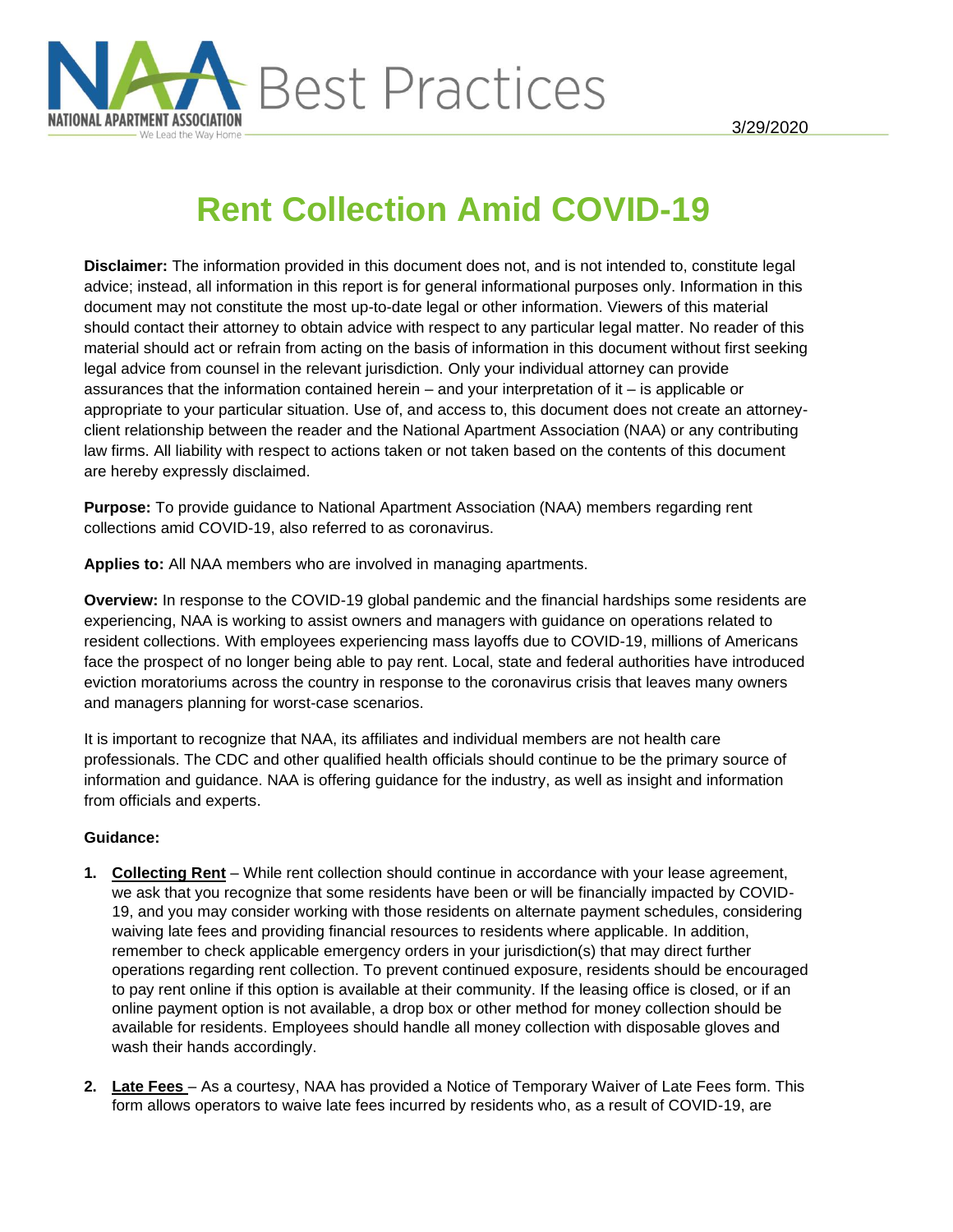experiencing loss of wages, unemployment or unexpected medical expenses. Please visit [NAA's](https://www.naahq.org/coronavirus-guidance)  [COVID-19 Resources page](https://www.naahq.org/coronavirus-guidance) for additional information related to this form, as this form has not been approved for use in every jurisdiction. As with all other NAA Click & Lease forms, please consult your local attorney before implementing such forms into your leasing operations.

**3. Payment Plans –** Many rental housing professionals already have individual plans in place to work with their residents during this unprecedented crisis. There is no "one approach fits all." The best strategy, and NAA's recommendation, is for owners, managers and residents to partner together to find the optimal solution. As a courtesy, NAA has also provided a NAA's Payment Plan Agreement (COVID-19 Pandemic) form. This form allows a resident who, as a result of COVID-19, is experiencing loss of wages, unemployment or unexpected medical expenses to pay rent and other monies owed at a later date. Payment plans should be agreed on by both the owner or management company and the resident affected. All parties should sign the document. Please visit NAA's COVID-19 Resources page for additional information related to this form, as this form has not been approved for use in every jurisdiction. As with all other NAA lease forms, please consult your local attorney before implementing such forms into your leasing operations.

NAA has also fast-tracked the release of one aspect of its newest compliance solution, NAA Click & Comply. The Rent Relief form, which property management companies can utilize across their portfolio, will easily document and track requests from residents who are financially affected by COVID-19, including special arrangements or payment plans that have been agreed on by the property and its residents. The form, powered by Leonardo247, is free for six months and will allow property management companies to pull one report for each property, enabling an overview of the entire portfolio. If you are interested in this form, please contact Nicholas Tovar at [ntovar@naahq.org.](mailto:ntovar@naahq.org)

# **Things You May Wish to Consider During an Individualized COVID-19 Assessment**

- a. Did the resident lose a job or have the resident's working hours been reduced?
- b. Can the resident provide any verification of employment status change? Does verification exist?
- c. Does the reduction in income put the resident below the typical 1/3 rent to income ratio?
- d. What other external factors related to COVID-19 social distancing contribute to the loss of income?
- e. Does the resident have an on-time payment history?
- f. Should you ask the resident to suggest a payment structure they believe they could meet?
- **4. Resident Communication** The most important thing that owners and managers can do is communicate with residents. Ask residents to communicate with their property manager if they are unable to pay rent in full because of the COVID-19 pandemic. Consider asking affected residents to provide documentation from an employer or other documentation that shows how they have been impacted by this crisis. However, before asking for such documentation, be sure to check the local laws and executive orders in effect in your jurisdiction, which may provide additional information on what you can ask/how you can ask for documentation. Frequent and timely communication is the best course of action.
- **5. Evictions** We highly suggest you contact a local attorney before you decide to initiate an eviction action against a resident in the current environment as overlaying federal, state and county laws or restrictions on the judicial process may apply. This includes: issuing a notice to vacate, initiating any eviction-related action, or assessing fees or penalties on residents for nonpayment of rent or other lease violations.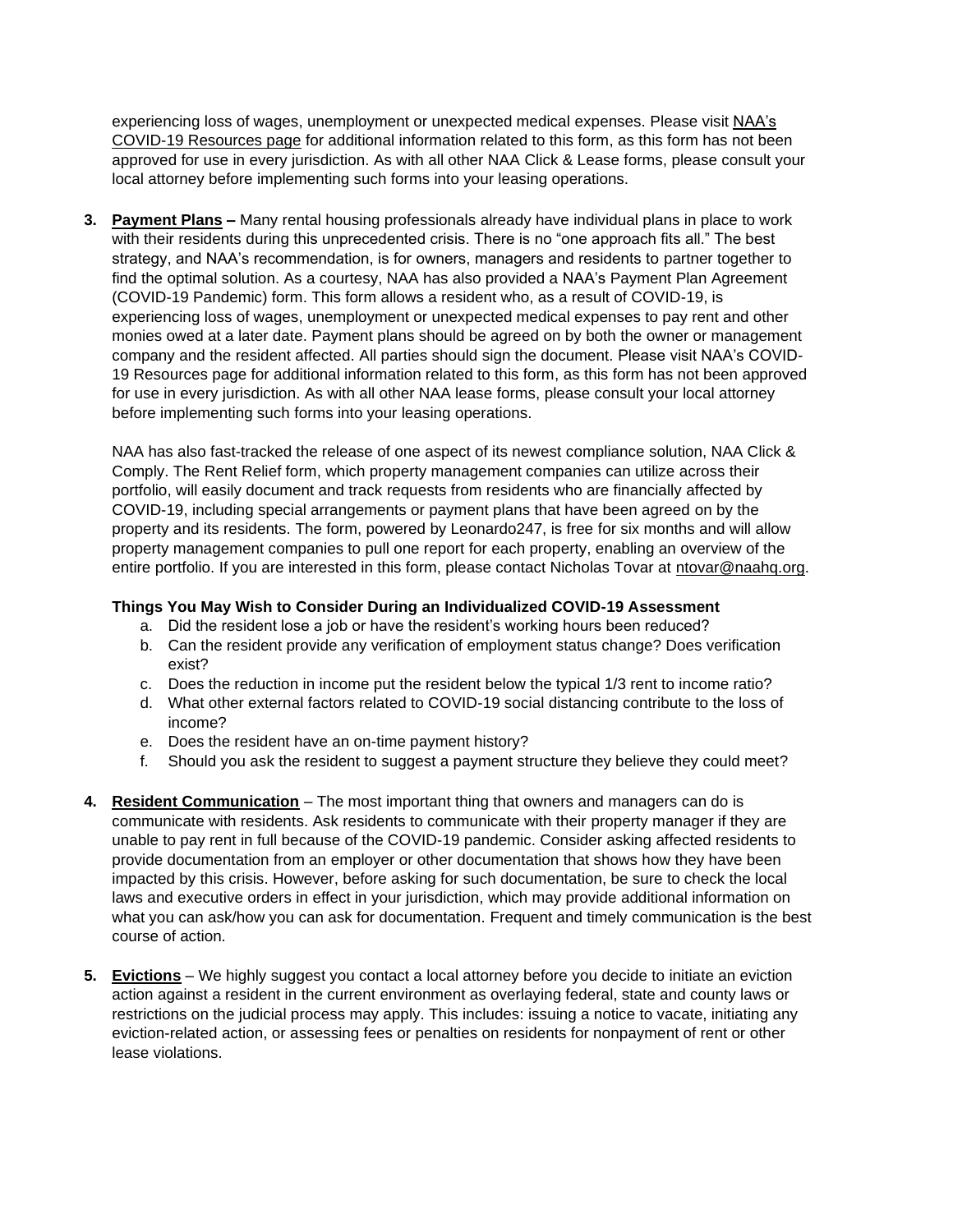On March 25, the Federal Housing Finance Agency (FHFA) [announced](https://www.naahq.org/news-publications/fhfa-offers-mortgage-relief-multifamily-housing-property-owners) that owners of multifamily properties backed by [Fannie Mae](https://www.fanniemae.com/portal/media/corporate-news/2020/renters-covid-19-multifamily-7002.html) and Freddie Mac mortgages would be granted mortgage forbearance relief. In exchange, housing providers must place a 90-day hold on evictions.

On March 27, President Trump signed the H.R. 748, the Coronavirus Aid, Relief, and Economic Security Act (CARES Act) into law. Similar to the announcement by FHFA, the CARES Act includes a provision that allows owners of properties that have a federally backed multifamily mortgage loan to seek forbearance because of a financial hardship during the COVID–19 emergency for up to 90 days. This provision of the law prohibits issuing a notice to vacate, initiating an eviction filing, or assessing fees, penalties or other charges on residents for nonpayment or late payment of rent during the forbearance period. Additionally, a multifamily borrower that receives forbearance under this section may not issue a notice to vacate until after the expiration of the forbearance or require a renter to vacate until 30 days after the notice to vacate has been issued.

Separate and apart from the forbearance requirements, the CARES Act also creates a temporary eviction moratorium for 120 days beginning on the date of enactment which applies to covered dwellings in covered properties. The mandate prohibits issuing a notice to vacate, initiating an eviction filing, or assessing fees or penalties on residents for nonpayment of rent. Additionally, rental housing providers covered under this section may not issue a notice to vacate until after the expiration of the moratorium or require a renter to vacate until 30 days after the notice to vacate has been issued.

The moratorium applies to: rental housing providers whose properties are insured, guaranteed, supplemented, protected, or assisted in any way by HUD, the Federal Housing Administration, Fannie Mae, or Freddie Mac; or \*\*participate in the Section 202 Supportive Housing for the Elderly Program; the Section 811 Housing for Persons with Disabilities Program; Housing Opportunities for Persons With AIDS (HOPWA) Program; McKinney-Vento Homelessness Assistance Programs; Section 236 properties; Section 221(d)(3) below market and reduced interest rate program (BMIR); the Section 8 Housing Choice Voucher (HCV) Program; Section 8 project-based housing; HOME grantees; rural housing assistance programs; and Low Income Housing Tax Credit (LIHTC) properties (\*\**references in the law to rental housing providers of covered properties who must comply with the requirements of the Violence Against Women Act of 1994*).

You should communicate to residents that for covered properties under the CARES Act, the 120-day suspension of evictions in no way removes a resident's responsibility to pay rent or comply with the terms of the lease agreement.

Bear in mind that states and localities continue to push their own eviction moratoriums, applicable to all privately-owned housing. Nationally, at least 95 jurisdictions announced eviction moratoriums in light of the spread of COVID-19 with more considering legislation or mandate by judicial action or law enforcement.

**6. Resident Resources –** In times of uncertainty, residents may need resources to assist them through hardships. It is recommended that your community provide a list of local and national resources that may help aid in these circumstances, where feasible. National organizations such as the Salvation Army, United Way and American Red Cross may be available to assist. Local departments of social services and local religious and charitable organizations should also be researched and shared. Although not directly related to rent collection, additional resources should be shared such as organizations to assist with food, utilities, unemployment and other essential items. It is important to bear in mind that many of these organizations may be unable to assist, depending on a variety of circumstance, and any resident communications along these lines should avoid making any promises of aid.